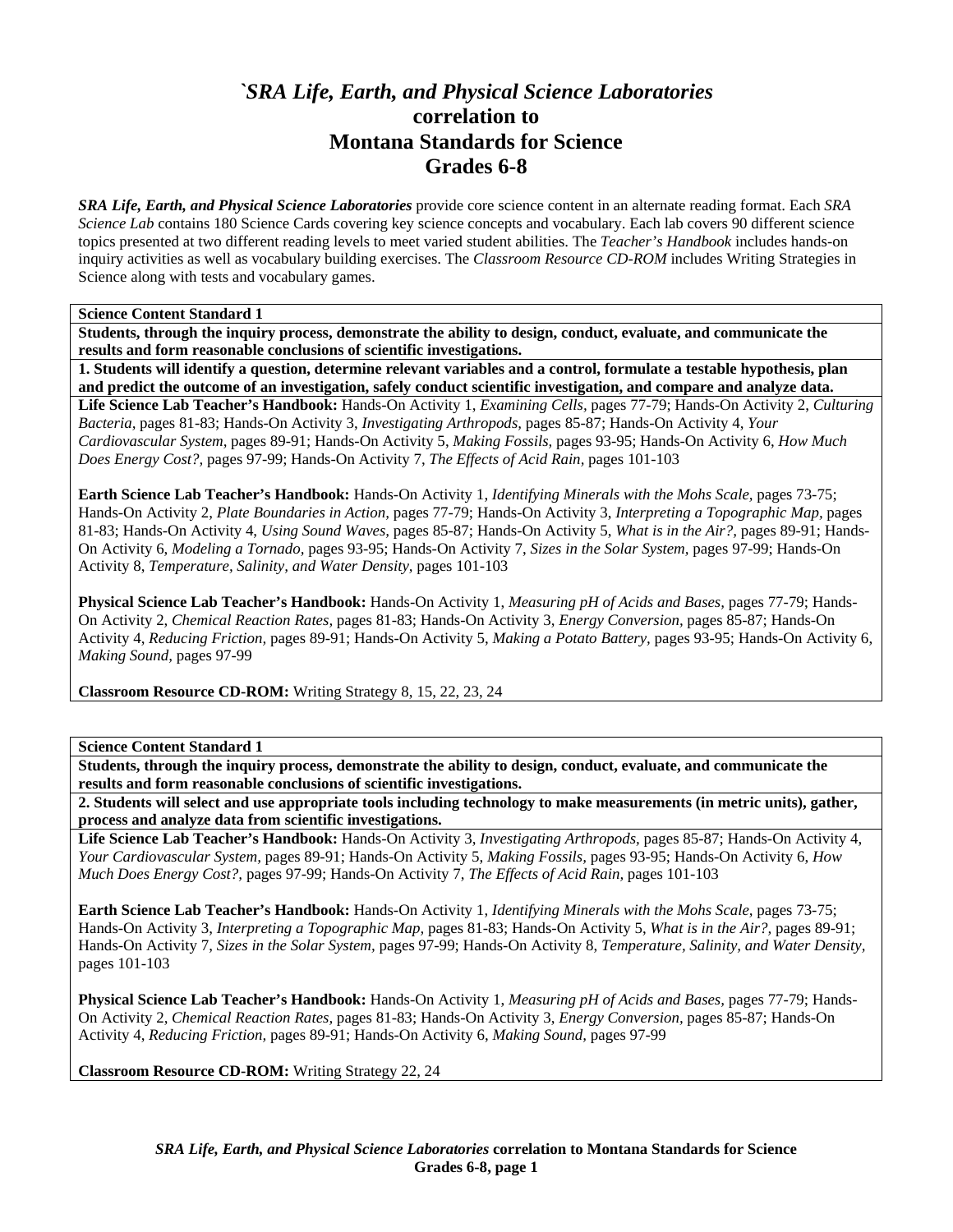**Students, through the inquiry process, demonstrate the ability to design, conduct, evaluate, and communicate the results and form reasonable conclusions of scientific investigations.** 

**3. Students will review, communicate and defend results of investigations, including considering alternative explanations.** 

**Life Science Lab Teacher's Handbook:** Hands-On Activity 1, *Examining Cells,* pages 77-79; Hands-On Activity 2, *Culturing Bacteria,* pages 81-83; Hands-On Activity 3, *Investigating Arthropods,* pages 85-87; Hands-On Activity 4, *Your Cardiovascular System,* pages 89-91; Hands-On Activity 5, *Making Fossils,* pages 93-95; Hands-On Activity 6, *How Much Does Energy Cost?,* pages 97-99; Hands-On Activity 7, *The Effects of Acid Rain,* pages 101-103

**Earth Science Lab Teacher's Handbook:** Hands-On Activity 1, *Identifying Minerals with the Mohs Scale,* pages 73-75; Hands-On Activity 2, *Plate Boundaries in Action,* pages 77-79; Hands-On Activity 3, *Interpreting a Topographic Map,* pages 81-83; Hands-On Activity 4, *Using Sound Waves,* pages 85-87; Hands-On Activity 5, *What is in the Air?,* pages 89-91; Hands-On Activity 6, *Modeling a Tornado,* pages 93-95; Hands-On Activity 7, *Sizes in the Solar System,* pages 97-99; Hands-On Activity 8, *Temperature, Salinity, and Water Density,* pages 101-103

**Physical Science Lab Teacher's Handbook:** Hands-On Activity 1, *Measuring pH of Acids and Bases,* pages 77-79; Hands-On Activity 2, *Chemical Reaction Rates,* pages 81-83; Hands-On Activity 3, *Energy Conversion,* pages 85-87; Hands-On Activity 4, *Reducing Friction,* pages 89-91; Hands-On Activity 5, *Making a Potato Battery,* pages 93-95; Hands-On Activity 6, *Making Sound,* pages 97-99

**Science Content Standard 1** 

**Students, through the inquiry process, demonstrate the ability to design, conduct, evaluate, and communicate the results and form reasonable conclusions of scientific investigations.** 

**4. Students will create models to illustrate scientific concepts and use the model to predict change (e.g., computer simulation, stream table, graphic representation).** 

**Life Science Lab Teacher's Handbook:** Hands-On Activity 4, *Your Cardiovascular System,* pages 89-91; Hands-On Activity 5, *Making Fossils,* pages 93-95; Hands-On Activity 6, *How Much Does Energy Cost?,* pages 97-99

**Earth Science Lab Teacher's Handbook:** Hands-On Activity 2, *Plate Boundaries in Action,* pages 77-79; Hands-On Activity 6, *Modeling a Tornado,* pages 93-95; Hands-On Activity 7, *Sizes in the Solar System,* pages 97-99

**Physical Science Lab Teacher's Handbook:** Hands-On Activity 5, *Making a Potato Battery,* pages 93-95; Hands-On Activity 6, *Making Sound,* pages 97-99

**Classroom Resource CD-ROM:** Writing Strategy 20

**Science Content Standard 1** 

**Students, through the inquiry process, demonstrate the ability to design, conduct, evaluate, and communicate the results and form reasonable conclusions of scientific investigations.** 

**5. Students will identify strengths and weaknesses in an investigation design.** 

**Life Science Lab Teacher's Handbook:** Hands-On Activity 1, *Examining Cells,* pages 77-79; Hands-On Activity 2, *Culturing Bacteria,* pages 81-83; Hands-On Activity 3, *Investigating Arthropods,* pages 85-87; Hands-On Activity 4, *Your Cardiovascular System,* pages 89-91; Hands-On Activity 5, *Making Fossils,* pages 93-95; Hands-On Activity 6, *How Much Does Energy Cost?,* pages 97-99; Hands-On Activity 7, *The Effects of Acid Rain,* pages 101-103

**Earth Science Lab Teacher's Handbook:** Hands-On Activity 1, *Identifying Minerals with the Mohs Scale,* pages 73-75; Hands-On Activity 2, *Plate Boundaries in Action,* pages 77-79; Hands-On Activity 3, *Interpreting a Topographic Map,* pages 81-83; Hands-On Activity 4, *Using Sound Waves,* pages 85-87; Hands-On Activity 5, *What is in the Air?,* pages 89-91; Hands-On Activity 6, *Modeling a Tornado,* pages 93-95; Hands-On Activity 7, *Sizes in the Solar System,* pages 97-99; Hands-On Activity 8, *Temperature, Salinity, and Water Density,* pages 101-103

**Physical Science Lab Teacher's Handbook:** Hands-On Activity 1, *Measuring pH of Acids and Bases,* pages 77-79; Hands-On Activity 2, *Chemical Reaction Rates,* pages 81-83; Hands-On Activity 3, *Energy Conversion,* pages 85-87; Hands-On Activity 4, *Reducing Friction,* pages 89-91; Hands-On Activity 5, *Making a Potato Battery,* pages 93-95; Hands-On Activity 6, *Making Sound,* pages 97-99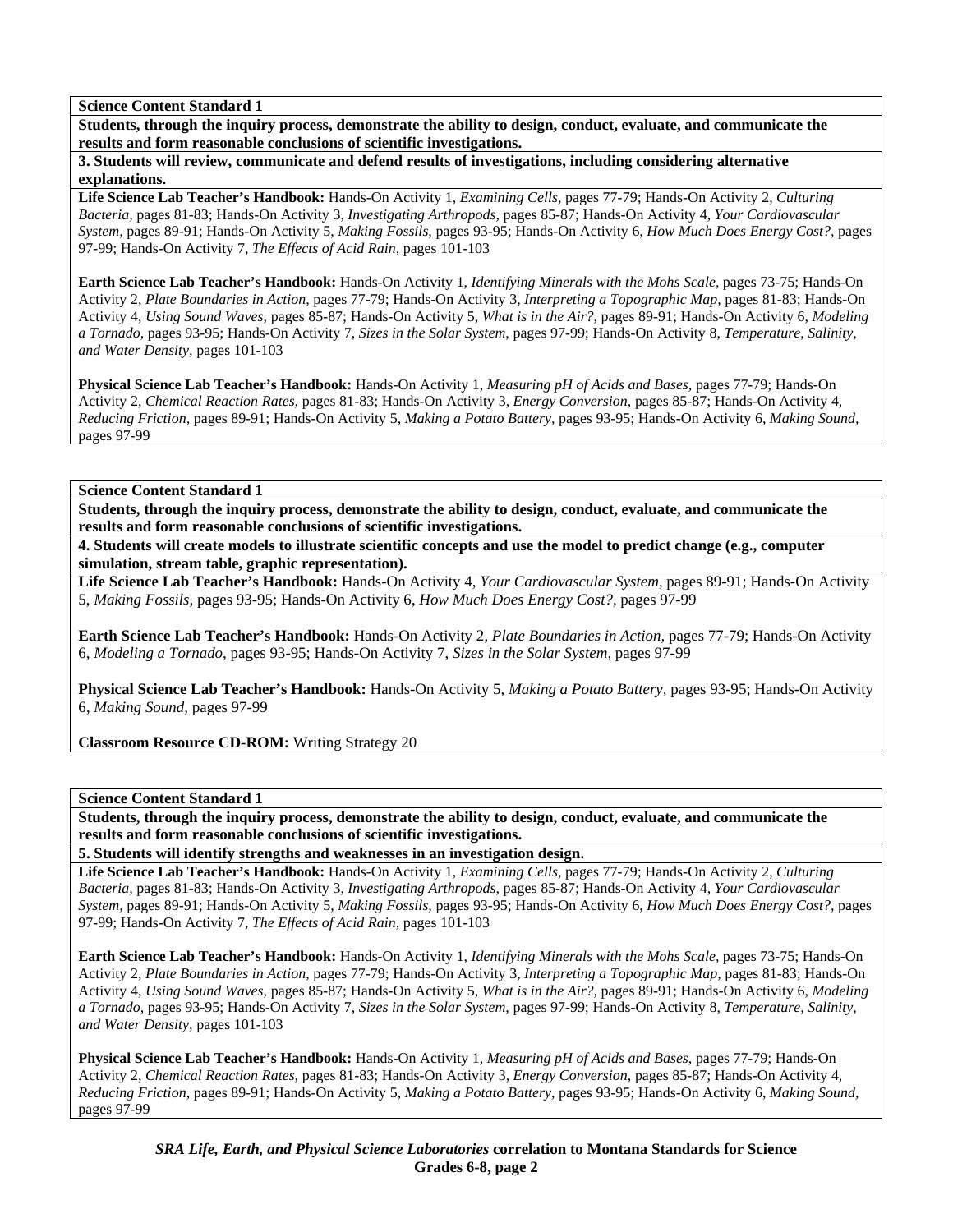**Students, through the inquiry process, demonstrate the ability to design, conduct, evaluate, and communicate the results and form reasonable conclusions of scientific investigations.** 

**6. Students will compare how observations of nature form an essential base of knowledge among the Montana American Indians.** 

This concept is not covered at this level.

**Science Content Standard 2** 

**Students, through the inquiry process, demonstrate knowledge of properties, forms, changes, and interactions of physical and chemical systems.** 

**1. Students will classify, describe, and manipulate the physical models of matter in terms of: elements, compounds, pure substances and mixtures, atoms, and molecules.** 

**Physical Science Lab, Level A: Cards 3, 4, 10, 11, 12, 13, 21 Physical Science Lab, Level B:** Cards 3, 4, 10, 11, 12, 13, 21

**Science Content Standard 2** 

**Students, through the inquiry process, demonstrate knowledge of properties, forms, changes, and interactions of physical and chemical systems.** 

**2. Students will examine, describe, compare and classify objects and substances based on common physical properties and simple chemical properties.** 

**Physical Science Lab, Level A:** Cards 1, 2, 5, 6, 7, 8, 9, 10, 11, 14, 15, 16, 17, 18, 19, 20, 28, 42 **Physical Science Lab, Level B:** Cards 1, 2, 5, 6, 7, 8, 9, 10, 11, 14, 15, 16, 17, 18, 19, 20, 28, 42

**Physical Science Lab Teacher's Handbook:** Hands-On Activity 1, *Measuring pH of Acids and Bases,* pages 77-79

**Science Content Standard 2** 

**Students, through the inquiry process, demonstrate knowledge of properties, forms, changes, and interactions of physical and chemical systems.** 

**3. Students will describe energy and compare and contrast the energy transformations and the characteristics of light, heat, motion, magnetism, electricity, sound and mechanical waves.** 

**Physical Science Lab, Level A:** Cards 34, 36, 37, 38, 39, 40, 41, 42, 43, 45, 46, 47, 48, 49, 66, 67, 68, 69, 70, 74, 75, 76, 77, 78, 79, 80, 82, 83, 85, 86, 87, 88

**Physical Science Lab, Level B:** Cards 34, 36, 37, 38, 39, 40, 41, 42, 43, 45, 46, 47, 48, 49, 66, 67, 68, 69, 70, 74, 75, 76, 77, 78, 79, 80, 82, 83, 85, 86, 87, 88

**Physical Science Lab Teacher's Handbook:** Hands-On Activity 3, *Energy Conversion,* pages 85-87; Hands-On Activity 5, *Making a Potato Battery,* pages 93-95; Hands-On Activity 6, *Making Sound,* pages 97-99

**Science Content Standard 2** 

**Students, through the inquiry process, demonstrate knowledge of properties, forms, changes, and interactions of physical and chemical systems.** 

**4. Student will model and explain the states of matter are dependent upon the quantity of energy present in the system and describe what will change and what will remain unchanged at the particulate level when matter experiences an external force or energy change.** 

Physical Science Lab, Level A: Cards 5, 6, 7, 8, 42 **Physical Science Lab, Level B: Cards 5, 6, 7, 8, 42**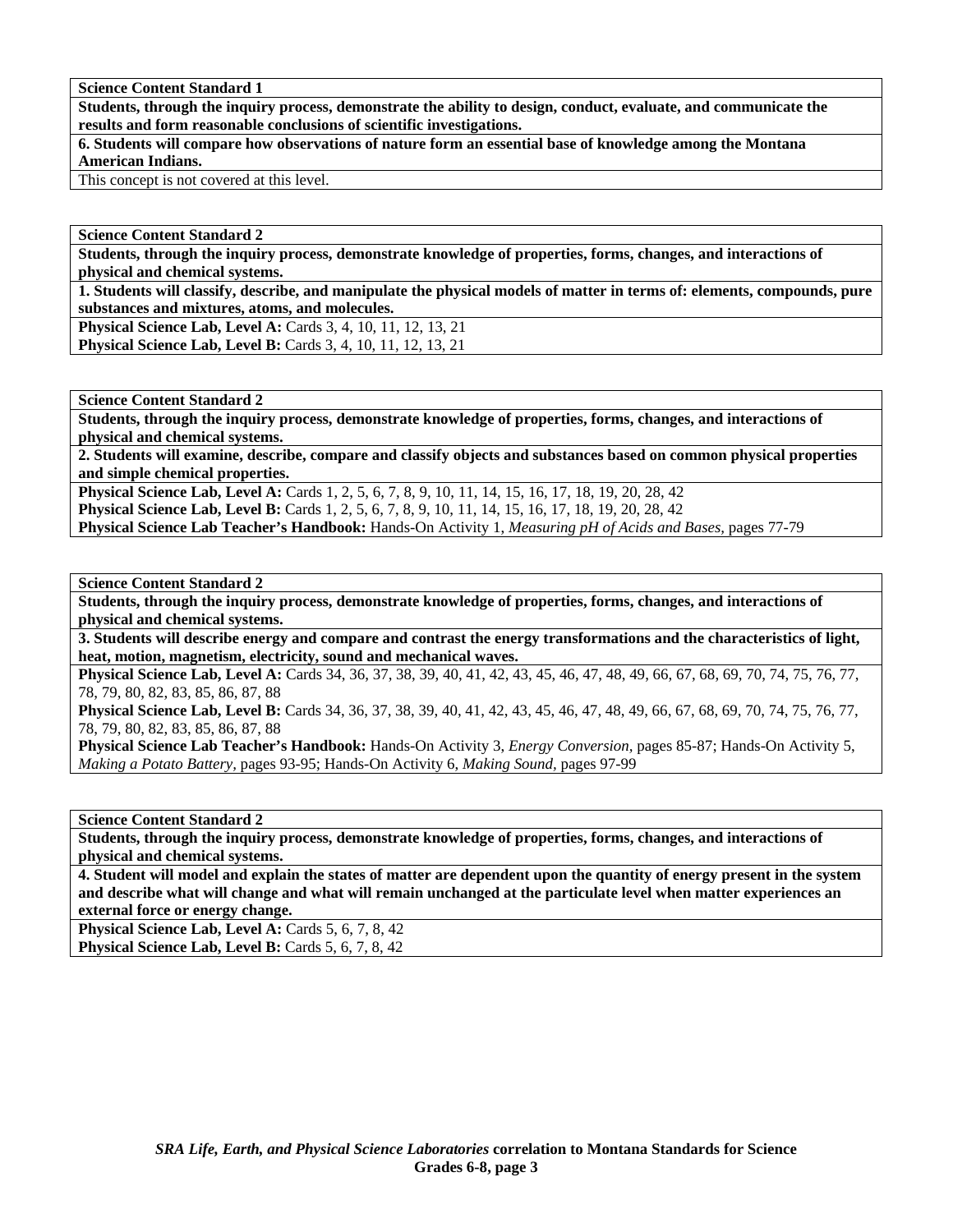**Students, through the inquiry process, demonstrate knowledge of properties, forms, changes, and interactions of physical and chemical systems.** 

**5. Students will describe and explain the motion of an object in terms of its position, direction, and speed as well as the forces acting upon it.** 

**Physical Science Lab, Level A:** Cards 50, 51, 52, 53, 54, 55, 56, 57, 58, 59

**Physical Science Lab, Level B:** Cards 50, 51, 52, 53, 54, 55, 56, 57, 58, 59

**Physical Science Lab Teacher's Handbook:** Hands-On Activity 4, *Reducing Friction,* pages 89-91

**Science Content Standard 2** 

**Students, through the inquiry process, demonstrate knowledge of properties, forms, changes, and interactions of physical and chemical systems.** 

**6. Students will identify, build, describe, measure, and analyze mechanical systems (e.g., simple and complex machines) and describe the forces acting within those systems.** 

Physical Science Lab, Level A: Cards 41, 63, 64

Physical Science Lab, Level B: Cards 41, 63, 64

**Science Content Standard 2** 

**Students, through the inquiry process, demonstrate knowledge of properties, forms, changes, and interactions of physical and chemical systems.** 

**7. Students will give examples and describe how energy is transferred and conserved (e.g., electric to light and heat [light bulb], chemical to mechanical [fuel to propulsion]).** 

**Physical Science Lab, Level A:** Cards 37, 39, 40, 41, 42, 45, 46, 47, 48, 49, 66, 67, 70, 76, 77, 78, 79, 80, 82, 83 **Physical Science Lab, Level B:** Cards 37, 39, 40, 41, 42, 45, 46, 47, 48, 49, 66, 67, 70, 76, 77, 78, 79, 80, 82, 83 **Physical Science Lab Teacher's Handbook:** Hands-On Activity 3, *Energy Conversion,* pages 85-87; Hands-On Activity 5, *Making a Potato Battery,* pages 93-95; Hands-On Activity 6, *Making Sound,* pages 97-99

**Science Content Standard 3** 

**Students, through the inquiry process, demonstrate knowledge of characteristics, structures and function of living things, the process and diversity of life, and how living organisms interact with each other and their environment. 1. Students will compare the structure and function of prokaryotic cells (bacteria) and eukaryotic cells (plants, animal, etc.) including the levels of organization of the structure and function, particularly with humans.** 

Life Science Lab, Level A: Cards 6, 7, 8, 9, 10, 12, 13, 14, 15, 16, 17, 44

**Life Science Lab, Level B:** Cards 6, 7, 8, 9, 10, 12, 13, 14, 15, 16, 17, 44

**Life Science Lab Teacher's Handbook:** Hands-On Activity 1, *Examining Cells,* pages 77-79; Hands-On Activity 2, *Culturing Bacteria,* pages 81-83

**Science Content Standard 3** 

**Students, through the inquiry process, demonstrate knowledge of characteristics, structures and function of living things, the process and diversity of life, and how living organisms interact with each other and their environment. 2. Students will explain how organisms and systems of organisms obtain and use energy resources to maintain stable conditions (e.g., food webs, photosynthesis, respiration).** 

Life Science Lab, Level A: Cards 7, 9, 16, 17, 76, 77 Life Science Lab, Level B: Cards 7, 9, 16, 17, 76, 77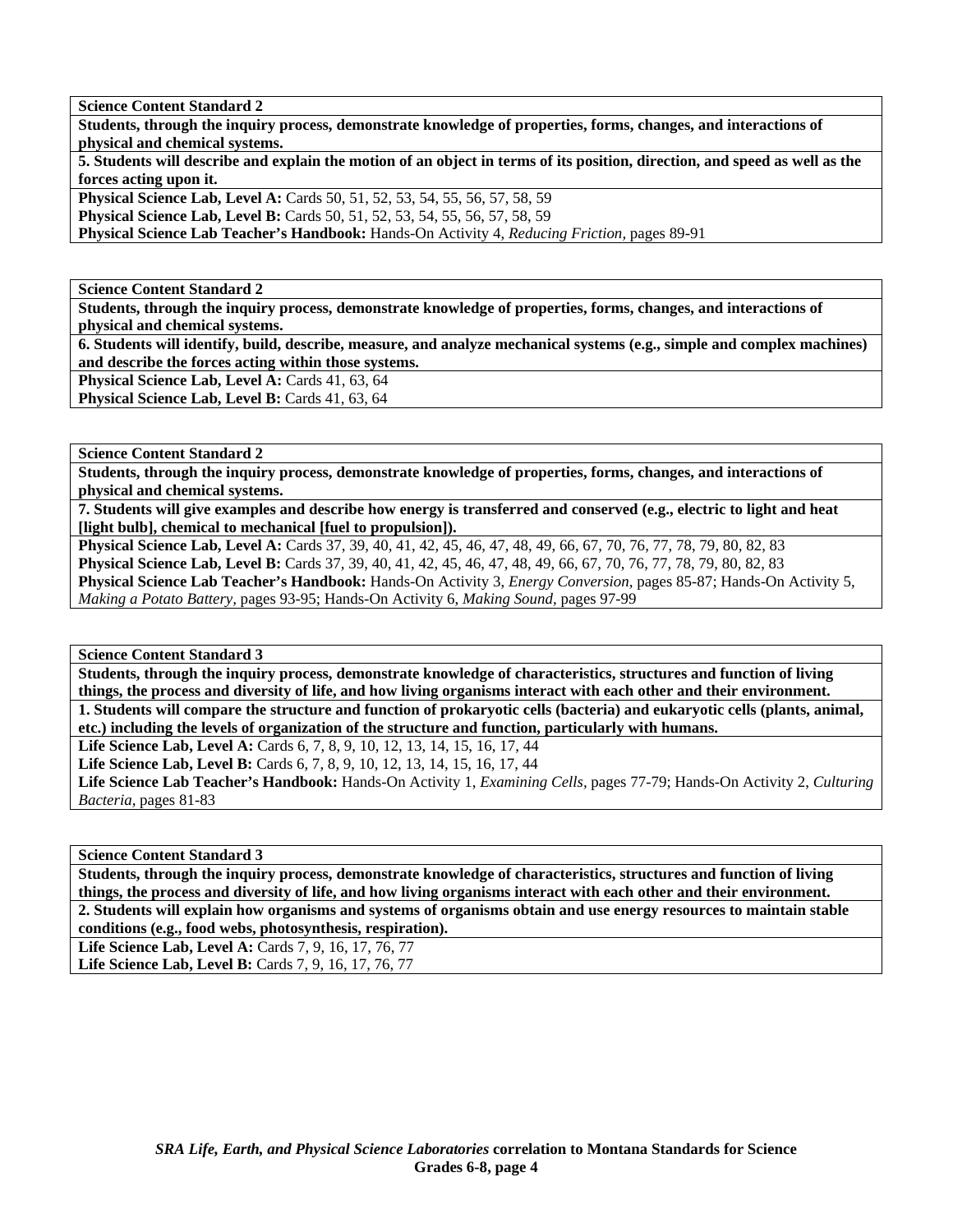**Students, through the inquiry process, demonstrate knowledge of characteristics, structures and function of living things, the process and diversity of life, and how living organisms interact with each other and their environment. 3. Students will communicate the differences in the reproductive processes of a variety of plants and animals using the principles of genetic modeling (e.g., Punnett squares).** 

Life Science Lab, Level A: Cards 10, 18, 19, 20, 21, 22, 58, 60, 61, 62, 63, 64 Life Science Lab, Level B: Cards 10, 18, 19, 20, 21, 22, 58, 60, 61, 62, 63, 64

**Science Content Standard 3** 

**Students, through the inquiry process, demonstrate knowledge of characteristics, structures and function of living things, the process and diversity of life, and how living organisms interact with each other and their environment. 4. Students will investigate and explain the interdependent nature of populations and communities in the environment and describe how species in these populations adapt by evolving.** 

Life Science Lab, Level A: Cards 65, 66, 67, 68, 70, 71, 72, 73, 74, 75, 76, 77 Life Science Lab, Level B: Cards 65, 66, 67, 68, 70, 71, 72, 73, 74, 75, 76, 77

**Science Content Standard 3** 

**Students, through the inquiry process, demonstrate knowledge of characteristics, structures and function of living things, the process and diversity of life, and how living organisms interact with each other and their environment. 5. Students will create and use a basic classification scheme to identify plants and animals.** 

Life Science Lab, Level A: Cards 2, 3, 11, 12, 13, 14, 15, 16, 17, 18, 19, 20, 21, 22, 25, 27, 28, 29, 30, 31, 32, 33, 34, 35, 36, 37, 38, 39, 40

Life Science Lab, Level B: Cards 2, 3, 11, 12, 13, 14, 15, 16, 17, 18, 19, 20, 21, 22, 25, 27, 28, 29, 30, 31, 32, 33, 34, 35, 36, 37, 38, 39, 40

**Life Science Lab Teacher's Handbook:** Hands-On Activity 2, *Culturing Bacteria,* pages 81-83; Hands-On Activity 3, *Investigating Arthropods,* pages 85-87

**Science Content Standard 4** 

**Students, through the inquiry process, demonstrate knowledge of the composition, structures, processes and interactions of Earth's systems and other objects in space.** 

**1. Students will model and explain the internal structure of the earth and describe the formation and composition of earth's external features in terms of the rock cycle and plate tectonics and constructive and destructive forces.** 

**Earth Science Lab, Level A:** Cards 1, 2, 3, 4, 5, 6, 7, 8, 9, 10, 11, 12, 13, 14, 15, 16, 17, 22, 23, 24, 25, 26, 27, 28 **Earth Science Lab, Level B:** Cards 1, 2, 3, 4, 5, 6, 7, 8, 9, 10, 11, 12, 13, 14, 15, 16, 17, 22, 23, 24, 25, 26, 27, 28 **Earth Science Lab Teacher's Handbook:** Hands-On Activity 1, *Identifying Minerals with the Mohs Scale,* pages 73-75; Hands-On Activity 2, *Plate Boundaries in Action,* pages 77-79

**Science Content Standard 4** 

**Students, through the inquiry process, demonstrate knowledge of the composition, structures, processes and interactions of Earth's systems and other objects in space.** 

**2. Students will differentiate between rock types and mineral types and classify both by how they are formed and the utilization by humans.** 

**Earth Science Lab, Level A: Cards 3, 4, 5, 6, 7, 8, 9** 

**Earth Science Lab, Level B:** Cards 3, 4, 5, 6, 7, 8, 9

**Earth Science Lab Teacher's Handbook:** Hands-On Activity 1, *Identifying Minerals with the Mohs Scale,* pages 73-75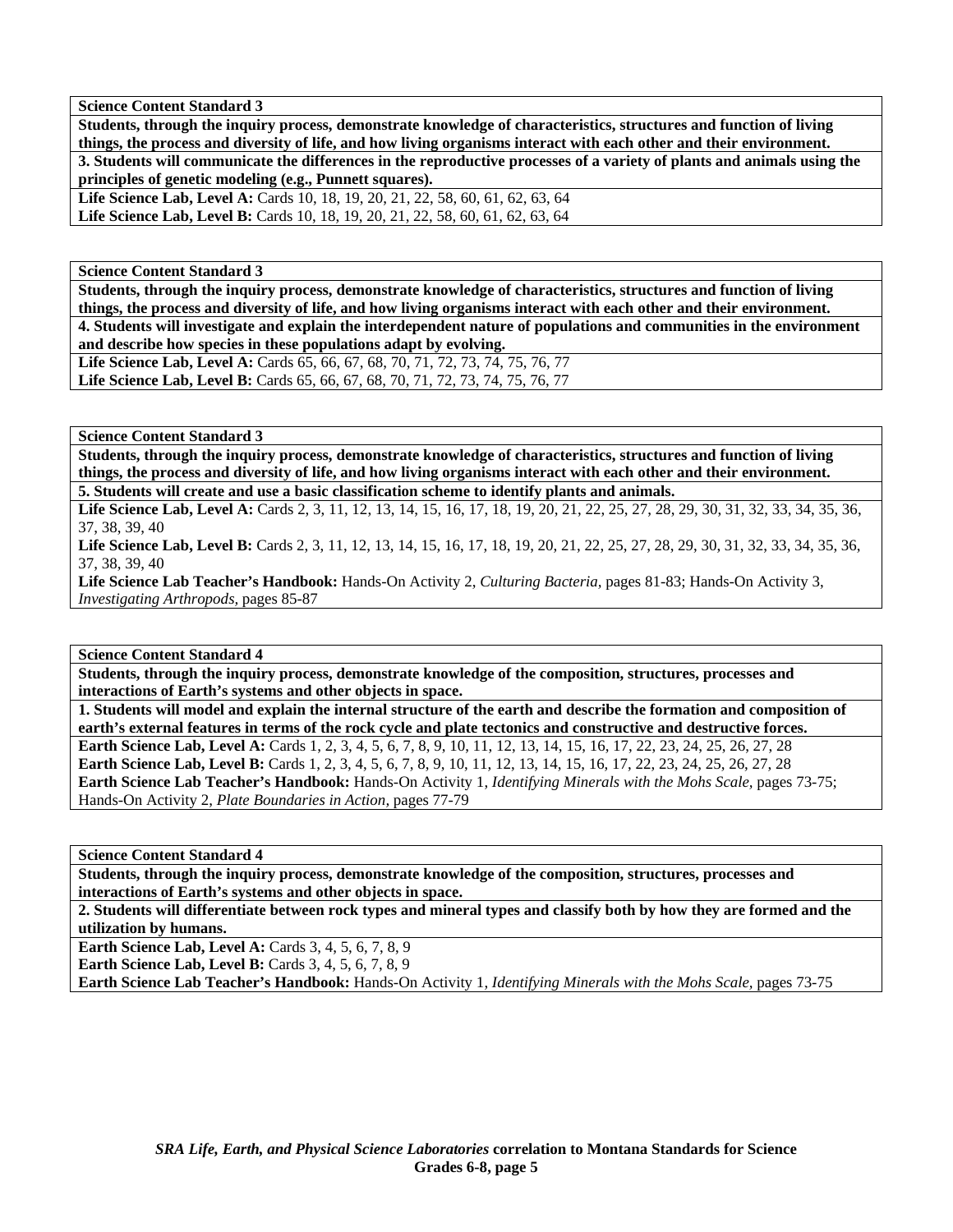**Science Content Standard 4 Students, through the inquiry process, demonstrate knowledge of the composition, structures, processes and interactions of Earth's systems and other objects in space. 3. Students will use fossils to describe the geological timeline.** 

Life Science Lab, Level A: Card 67 Life Science Lab, Level B: Card 67

**Life Science Lab Teacher's Handbook:** Hands-On Activity 5, *Making Fossils,* pages 93-95

**Earth Science Lab, Level A: Cards 32, 33, 34** Earth Science Lab, Level B: Cards 32, 33, 34

**Science Content Standard 4** 

**Students, through the inquiry process, demonstrate knowledge of the composition, structures, processes and interactions of Earth's systems and other objects in space.** 

**4. Students will describe the water cycle, the composition and structure of the atmosphere and the impact of oceans on large-scale weather patterns.** 

**Earth Science Lab, Level A:** Cards 36, 37, 38,3 9, 40, 41, 42, 43, 44, 45, 46, 47, 48, 49, 50, 51, 52, 53, 54, 55, 56, 57, 58, 59, 60, 61, 87

**Earth Science Lab, Level B:** Cards 36, 37, 38, 39, 40, 41, 42, 43, 44, 45, 46, 47, 48, 49, 50, 51, 52, 53, 54, 55, 56, 57, 58, 59, 60, 61, 87

**Earth Science Lab Teacher's Handbook:** Hands-On Activity 5, *What is in the Air?,* pages 89-91; Hands-On Activity 6, *Modeling a Tornado,* pages 93-95

**Science Content Standard 4** 

**Students, through the inquiry process, demonstrate knowledge of the composition, structures, processes and interactions of Earth's systems and other objects in space.** 

**5. Students will describe and model the motion and tilt of earth in relation to the sun, and explain the concepts of day, night, seasons, year, and climatic changes.** 

**Earth Science Lab, Level A: Cards 55, 62** 

**Earth Science Lab, Level B: Cards 55, 62** 

**Science Content Standard 4** 

**Students, through the inquiry process, demonstrate knowledge of the composition, structures, processes and interactions of Earth's systems and other objects in space.** 

**6. Students will describe the earth, moon, planets and other objects in space in terms of size, force of gravity, structure, and movement in relation to the sun.** 

**Earth Science Lab, Level A: Cards 62, 63, 67, 68, 69, 70, 71, 72, 73** 

**Earth Science Lab, Level B:** Cards 62, 63, 67, 68, 69, 70, 71, 72, 73

**Earth Science Lab Teacher's Handbook:** Hands-On Activity 7, *Sizes in the Solar System,* pages 97-99

**Science Content Standard 4** 

**Students, through the inquiry process, demonstrate knowledge of the composition, structures, processes and interactions of Earth's systems and other objects in space.** 

**7. Students will identify scientific theories about the origin and evolution of the earth and solar system.** 

**Earth Science Lab, Level A: Card 78** 

**Earth Science Lab, Level B: Card 78**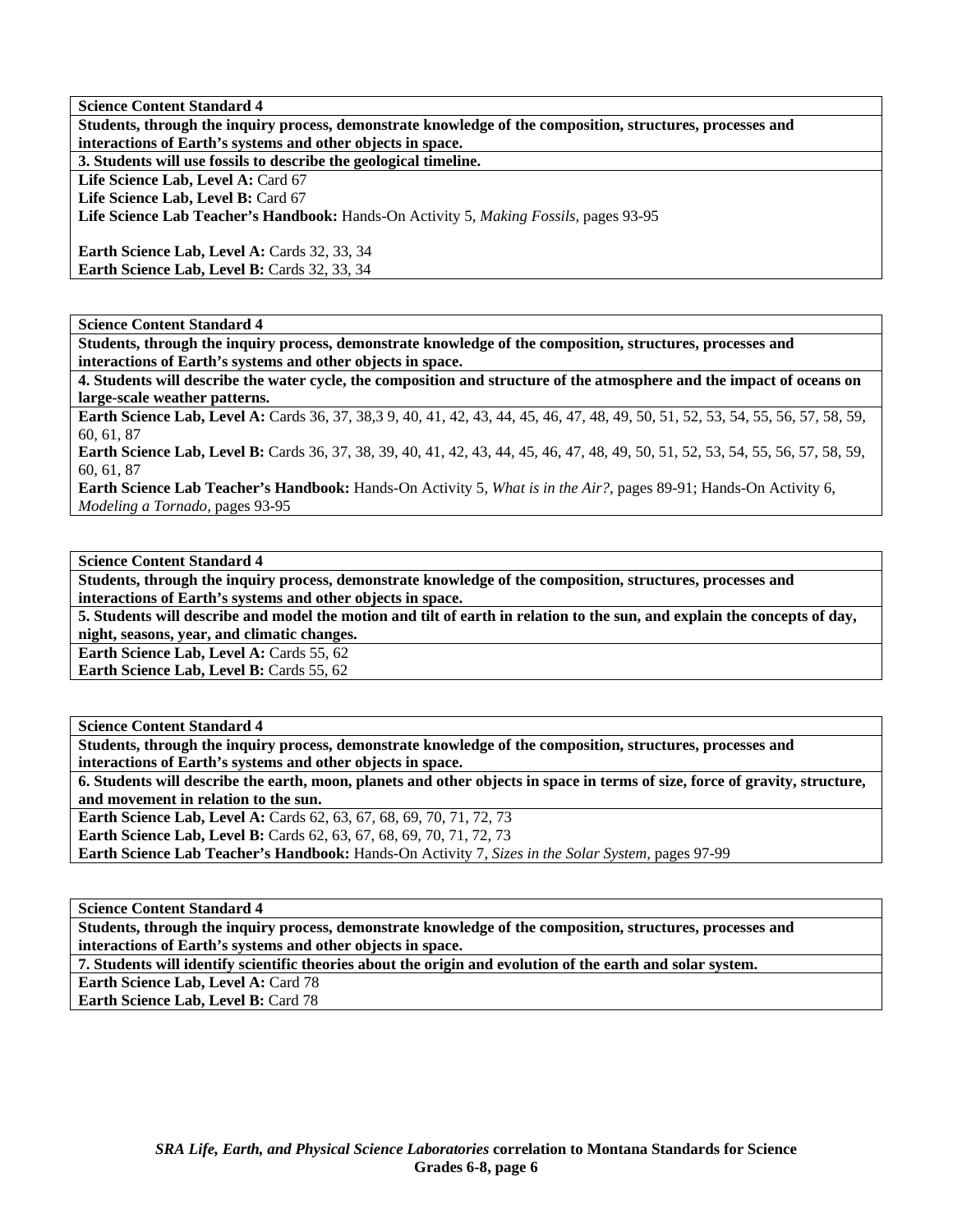**Students, through the inquiry process, understand how scientific knowledge and technological developments impact communities, cultures, and societies.** 

**1. Students will describe the specific fields of science and technology as they relate to occupations within those fields. 2. Students will apply scientific knowledge and process skills to understand issues and everyday events.** 

This concept is not covered at this level.

**Science Content Standard 5** 

**Students, through the inquiry process, understand how scientific knowledge and technological developments impact communities, cultures, and societies.** 

**3. Students will simulate collaborative problem solving and give examples of how scientific knowledge and technology are shared with other scientists and the public.** 

**Life Science Lab Teacher's Handbook:** Hands-On Activity 1, *Examining Cells,* pages 77-79; Hands-On Activity 2, *Culturing Bacteria,* pages 81-83; Hands-On Activity 3, *Investigating Arthropods,* pages 85-87; Hands-On Activity 4, *Your Cardiovascular System,* pages 89-91; Hands-On Activity 5, *Making Fossils,* pages 93-95; Hands-On Activity 6, *How Much Does Energy Cost?,* pages 97-99; Hands-On Activity 7, *The Effects of Acid Rain,* pages 101-103

**Earth Science Lab Teacher's Handbook:** Hands-On Activity 1, *Identifying Minerals with the Mohs Scale,* pages 73-75; Hands-On Activity 2, *Plate Boundaries in Action,* pages 77-79; Hands-On Activity 3, *Interpreting a Topographic Map,* pages 81-83; Hands-On Activity 4, *Using Sound Waves,* pages 85-87; Hands-On Activity 5, *What is in the Air?,* pages 89-91; Hands-On Activity 6, *Modeling a Tornado,* pages 93-95; Hands-On Activity 7, *Sizes in the Solar System,* pages 97-99; Hands-On Activity 8, *Temperature, Salinity, and Water Density,* pages 101-103

**Physical Science Lab Teacher's Handbook:** Hands-On Activity 1, *Measuring pH of Acids and Bases,* pages 77-79; Hands-On Activity 2, *Chemical Reaction Rates,* pages 81-83; Hands-On Activity 3, *Energy Conversion,* pages 85-87; Hands-On Activity 4, *Reducing Friction,* pages 89-91; Hands-On Activity 5, *Making a Potato Battery,* pages 93-95; Hands-On Activity 6, *Making Sound,* pages 97-99

**Science Content Standard 5** 

**Students, through the inquiry process, understand how scientific knowledge and technological developments impact communities, cultures, and societies.** 

**4. Students will use scientific knowledge to investigate problems and their proposed solutions and evaluate those solutions while considering environmental impacts.** 

**Life Science Lab, Level A:** Cards 84, 85, 86, 87, 88, 89, 90 **Life Science Lab, Level B:** Cards 84. 85, 86, 87, 88, 89, 90 **Life Science Lab Teacher's Handbook:** Hands-On Activity 7, *The Effects of Acid Rain,* pages 101-103

**Earth Science Lab, Level A:** Cards 37, 42, 59, 60, 61, 85, 86 **Earth Science Lab, Level B:** Cards 37, 42, 59, 60, 61, 85, 86 **Earth Science Lab Teacher's Handbook:** Hands-On Activity 5, *What is in the Air?,* pages 89-91

**Physical Science Lab, Level A:** Cards 34, 46, 47, 48, 49 **Physical Science Lab, Level B: Cards 34, 46, 47, 48, 49**